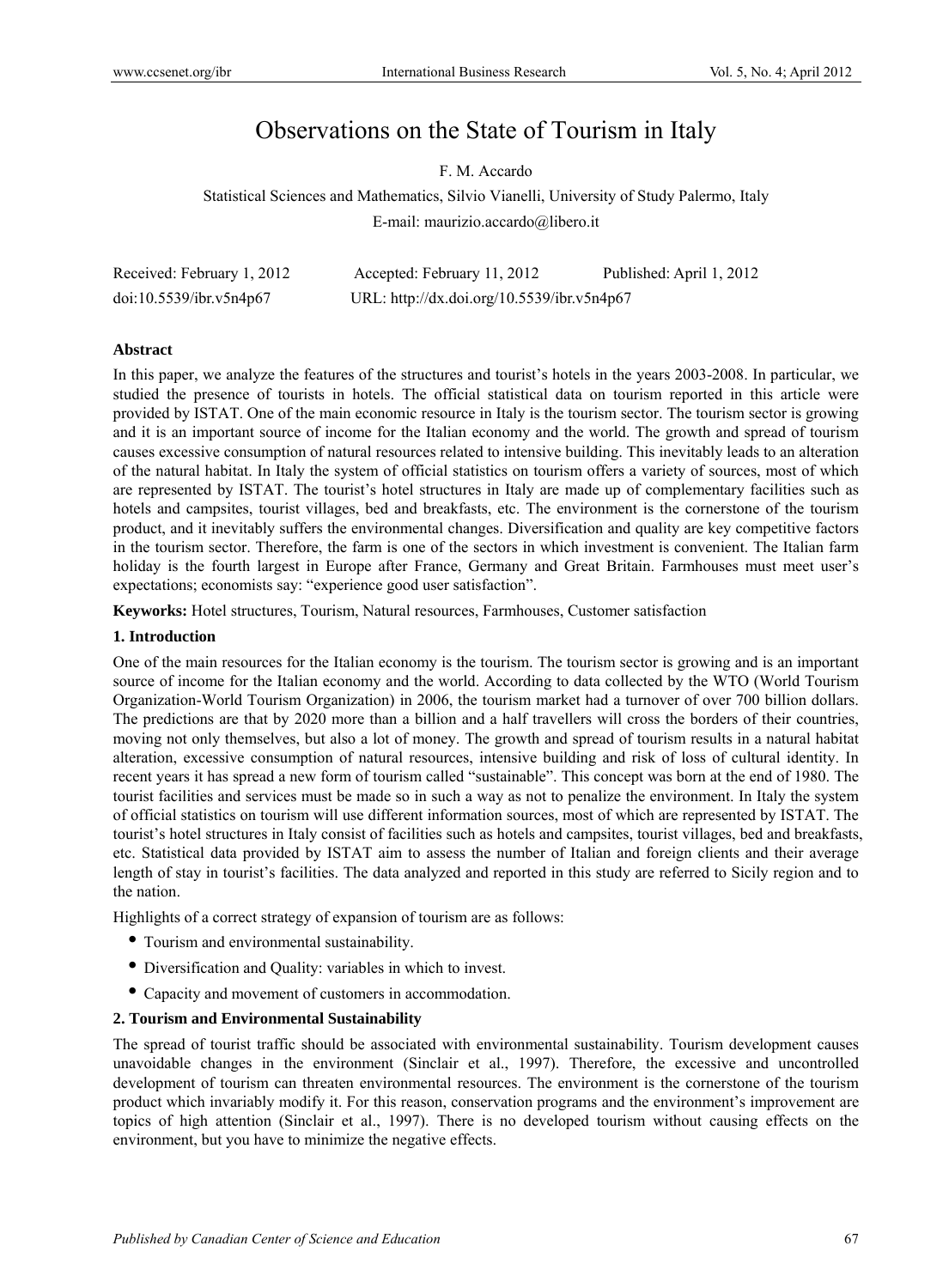## 3. Diversification and Quality: Variables in Which to Invest

In an increasingly competitive environment, the diversification and quality are key competitive weapons in the tourism sector. In the specific case of the environment, we must act with inspired policies. The farm holidays are the main field in which the tourism industry invests. This represents the fusion of two very different activities: tourism and agriculture. (Hirsch, 1981; Musu, 2000; L. 730 05.12.1985) The Italian farm holidays are the fourth largest in Europe after France, Germany and Great Britain. In Italy the vast heritage of rural buildings led to an increasing demand for holidays in the countryside. This spreading is the answer to return to nature, urban alienation as a reaction. It stimulates the desire for a return to nature, wholesome food and to the life of the fields. The innovative element introduced from the farm is that it offers recreational activities in rural areas (courses in enology, beekeeping, harvesting, handicrafts). In the farm it is necessary to ensure the expectations of users. Economists define "good experience", the end-user satisfaction. Therefore we must promote only what we can effectively guarantee. One must strive to live up to expectations.

### 4. Capacity and Movement of Customers in Accommodation

In our country the large number of hotels can accommodate a large number of tourist's guests. According to the ISTAT until the year 2008 the number of tourist accommodation B & B has grown up to 76 % of the total of all hotel businesses. The number of tourists recorded in Italy during 2008 was 373.7 million. The average length of stay was 3.91 nights. Compared to 2007, arrivals fell by 0.6 percent and attendance was down 0.8 % (Table 1) (ISTAT, 2007-2008; ISTAT, 2003-2008; Bimonte et al., 2003; Ballatori et al., 1990). These results marked a reversal of the positive development of previous years. In 2008, there was a reduction in the presence of 0.1 % nationally and 2.2 % in foreign countries. The number of Italian tourists in the country grew by  $0.5$  %. The arrivals of Italian and foreign tourists are reported in Tables 2 and 3. In relation to the demands of tourists, the most recent data show a willingness to move away from the daily chaos of the city to spend time outdoors and farm holiday. Here traditions are more deeply rooted and food is still possible to enjoy authentic regional specialties made with fresh ingredients and unique recipes of the area. The demand for this type of tourism (rural tourism) is also widespread in Italy and foreign. The presence of tourists in the farm has grown significantly in recent years. In addition, the presence of Italian and foreign tourists in the farm are the same (49.5 and 50.5 % for the Italians for foreigners) (Candela et al., 2010; Baldacci, 2006; Bencardino et al., 2007).

The highest attendance was recorded in Tuscany (about 3.0 million) and Trentino-Alto Adige (about 2.0 million), the lowest attendance are recorded respectively in Aosta Valley (27 256) and Molise (8 842). Sicily with a value equal to 332 550 attendances is in fifth place for number of appearances. Of these 32.3 % are registered in the province of Syracuse and 15.4 % in the province of Trapani.

In 2009 international tourism in Italy has reached a historic low with 159.5 million and 41.1 million foreign tourists' arrivals. The 2010 budget was close to the Italian tourism visitor record in 2007 (163.5 million) (Leoni et al., 2010).

The surveys ConIstat (economic data) for 2010, revealed two opposing trends: more movements of foreign tourists, less of Italian tourists (Becheri et al., 2011). It is estimated that in 2010 the foreign tourists rose by 2.4 % and arrivals of 4.6 %, compared to previous years, while those inside were down -3.1 % and -2.6 % of arrivals. Italy tourism is slowly recovering at the end of 2011; foreign travellers' spending has grown by 4-5 % in 2010, exceeding 30 billion euros. The signals come from summer 2011 tell us that it is slightly increasing the share of nationals who are granted a holiday. Who has not travelled, was largely forced by economic reasons (53 %). In the global ranking of the top ten countries for international arrivals, Italy is fifth  $(43.6 \text{ million}, +0.9\%)$ . The numbers of the tourism economy in 2010 are as follows: 95 billion euros Expenditure made by tourists in Italy. This has produced a wealth estimated at more than 100 billion euros (7 % of all domestic value added). In 2011 there was a new record; the tourists were over 170 million. The highest quantity of foreign tourists who visit Italy come from Germany (16 %), and the U.S. (11 %). The propensity to spend more proper to the Russians (1382 $\epsilon$  per tourist) and Japanese (1531 $\epsilon$ ).

### **5. Final Considerations**

To promote tourism development is necessary to protect and enhance the properties of cultural and traditional territories.

In Italy the system of official statistics on tourism will use different information sources, most of which are represented by ISTAT.

The main points to be put in place to obtain a correct and updated tourism policy are as follows:

- Tourism and environmental sustainability.
- Invest in the quality of traditional products linked to the territory.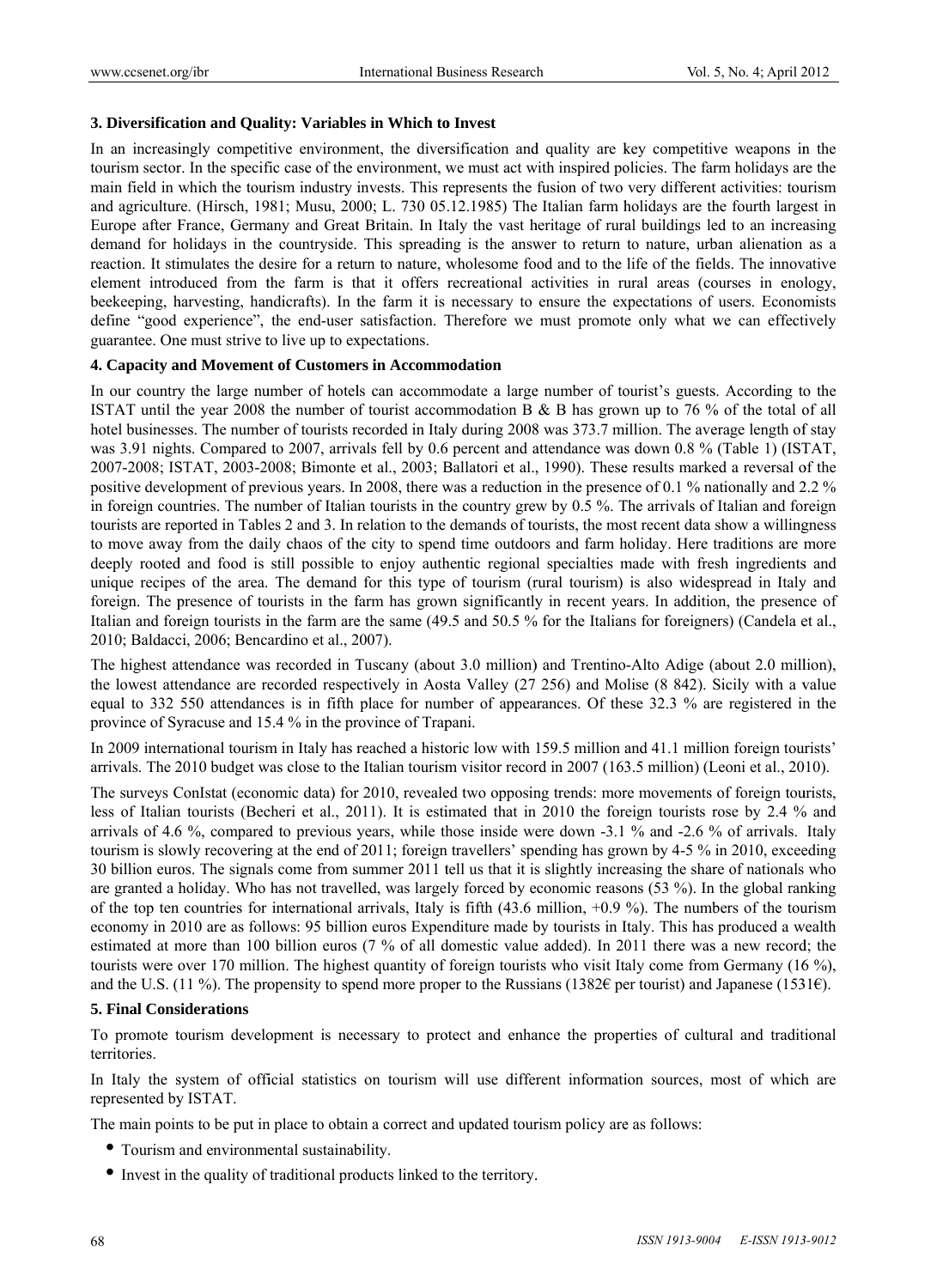- Implement the capacity of accommodation facilities in the country.
- Improve end user satisfaction. Defined by economists good experience.

The farm is one of the tourist areas on which it is worth investing. The new element introduced by the farm is to carry out recreational activities in a natural environment and agriculture. Here tourists can engage in courses of winemaking, beekeeping, harvesting, handicrafts.

In 2009 international tourism in Italy has reached a historic low with 159.5 million.

The surveys ConIstat (economic data) for 2010, revealed two opposing trends: more movements of foreign tourists, less of Italian tourists. In 2010 the foreign tourists rose by 2.4 % and arrivals of 4.6 %, compared to previous years. The numbers of the tourism economy in 2010 are as follows: 95 billion euro expenditure made by tourists in Italy. This has produced a wealth estimated at more than 100 billion euros (7 % of all domestic value added).

In 2011 there was a new record; the tourists were over 170 million.

The Italian agritourism is the fourth largest in Europe, after France, Germany and Great Britain. This spreading is the answer to return to nature, urban alienation as a reaction. It stimulates the desire for a return to nature, wholesome food and to the life of the fields. The presence of tourists in the farm has grown significantly in recent years.

The highest number of tourists who resort to this kind of vacation is recorded in Tuscany (about 3.0 million). This region is particularly rich in natural areas. Tourism remains the most important productive sector of the country, with a key role in balancing the external accounts.

Foreign tourists who visit Italy are coming in greater quantities from Germany (16 %), and the U.S. (11 %).

The propensity to spend more proper to the Russians (1382 $\epsilon$  per tourist) and Japanese (1531 $\epsilon$ ).

The tourism sector, therefore, requires appropriate policies in order to spread throughout the country.

Such a policy planning is found in the so-called "Agenda 21" (so called because written at the beginning of the twenty-first century), signed by over 170 countries in Rio de Janeiro in 1992 during the UN World Conference on Environment and Development.

In Chapter 28 of Agenda 21, states "Each local government should discuss with citizens, local organizations and private enterprises and adopt its own Local Agenda 21". Through consultation and consensus building, local authorities should learn and acquire by the local community and industry information necessary to formulate the best strategies. Local Agenda 21 has the target to activate a Local Action Plane through which local and global sustainability can be reached.

## **References**

Baldacci, V. (2006). *Gli itinerari culturali: progettazione e comunicazione* (1rd ed.) (Chapter 5). Rimini: Guaraldi Ed.

Ballatori, E., & Vaccaro, G. (1990). *Elementi di statistica del turismo* (2nd ed.) (Chapter 2). Milano: F. Angeli Ed.

Becheri, E., & Maggiore, G., (2011). *XVII Rapporto sul Turismo Italiano* (17rd ed) (Chapter 2). Milano: F. Angeli Ed.

Bencardino, F., & Prezioso, M. (2007). *Geografia del turismo* (1rd ed.) (Chapter 1). Milano: McGraw-Hill.

Bimonte, S., & Punzo, L. F. (2003). *Turismo e Sviluppo Sostenibile Locale nei Sistemi Microinsulari* (pp. 271-290). (Pubblicato anche nella collana EdATS WP Series).

Candela, G., & Figini, P. (2010). *Economia del Turismo e delle Destinazioni* (2nd ed.) (Chapter 1). Milano: McGraw-Hill.

Hirsch, F. (1981). *I limiti sociali allo sviluppo* (1rd ed.) (Chapter 1). Milano: Bompiani.

Indagine movimento dei clienti, ISTAT, Anni 2003-2008.

Indagine sulla capacità degli esercizi ricettivi, ISTAT, Anni 2007-2008.

Legge Nazionale sull'Agriturismo del 5 dicembre 1985, n. 730.

Leoni, L., & Cavallo, L. (2010). *L'andamento dei flussi turistico dal 2000 al 2010* (16rd ed.) (Chpater1). Milano: F. Angeli Ed.

Musu, I. (2000). *Introduzione all 'economia dell'ambiente* (1rd ed.) (Chapter 2). Bologna: Il Mulino.